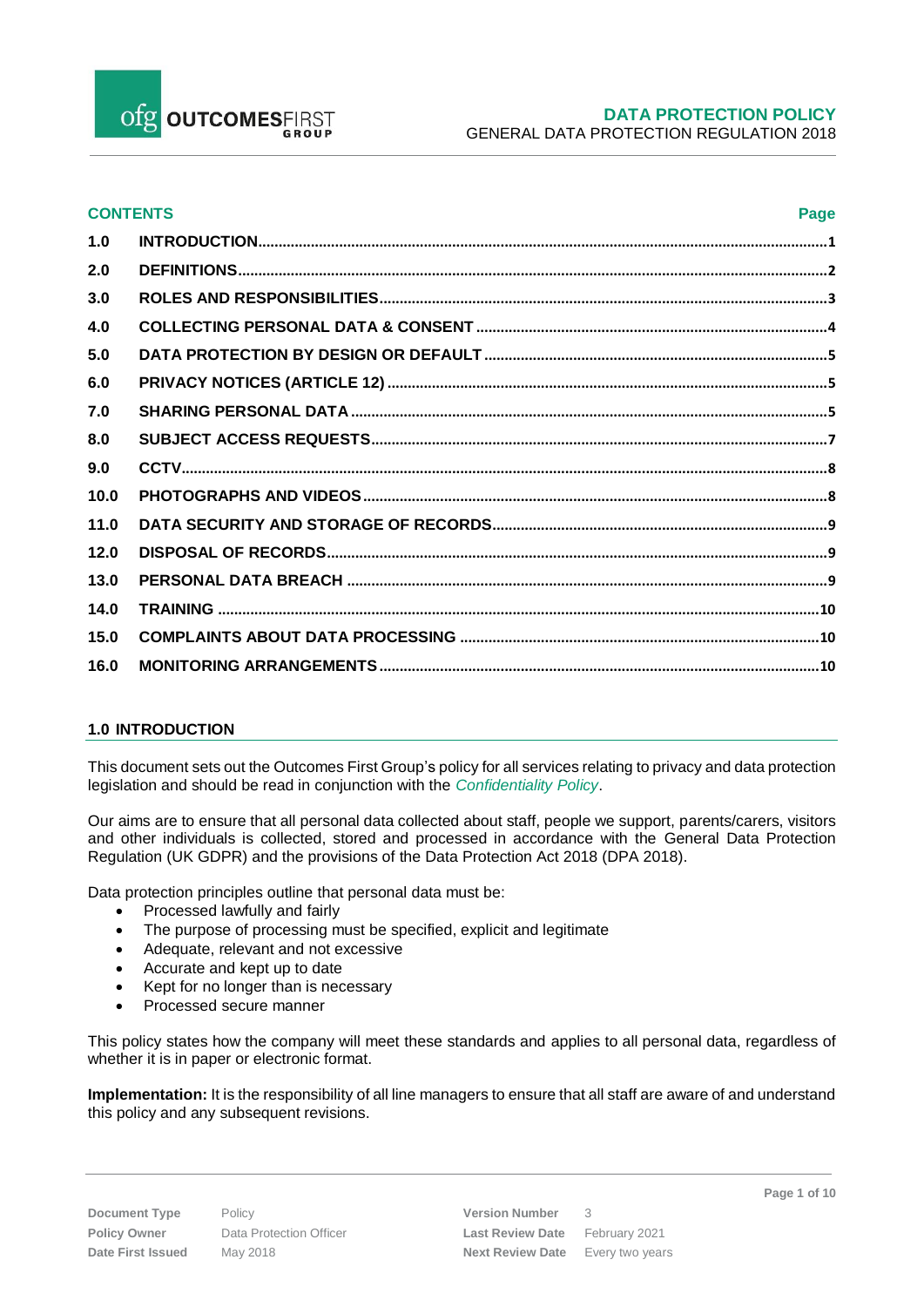

# **DATA PROTECTION POLICY** GENERAL DATA PROTECTION REGULATION 2018

# <span id="page-1-0"></span>**2.0 DEFINITIONS**

| <b>TERM</b>                                 | <b>DEFINITION</b>                                                                                                                                                                                                                                                                                                                                                                                                                                                                                                |
|---------------------------------------------|------------------------------------------------------------------------------------------------------------------------------------------------------------------------------------------------------------------------------------------------------------------------------------------------------------------------------------------------------------------------------------------------------------------------------------------------------------------------------------------------------------------|
| <b>Personal Data</b>                        | This has the meaning given to it by the UK GDPR<br>and means any information relating to an<br>identifiable, living person. This may include the<br>individual's:<br>Name (including initials)<br>$\bullet$<br>Identification number<br>$\bullet$<br>Location data<br>$\bullet$<br>Online identifier, such as a username<br>$\bullet$<br>Photograph<br>$\bullet$<br>It may also include factors specific to the individual's physical, physiological,<br>genetic, mental, economic, cultural or social identity. |
| <b>Special Categories of</b><br><b>Data</b> | Personal data which is more sensitive and so needs more protection,<br>including information about an individual's:<br>Racial or ethnic origin<br>$\bullet$<br>Political opinions<br>$\bullet$<br>Religious or philosophical beliefs<br>٠<br>Trade union membership<br>٠<br>Genetics<br>$\bullet$<br>Health - physical or mental<br>$\bullet$<br>Sex life or sexual orientation                                                                                                                                  |
| <b>Processing</b>                           | Anything done to personal data, such as collecting, recording, organising,<br>structuring, storing, viewing, adapting, altering, retrieving, using, disseminating,<br>erasing or destroying. Processing can be automated or manual.                                                                                                                                                                                                                                                                              |
| <b>Data Subject</b>                         | The identified or identifiable individual whose personal data is held or<br>processed.                                                                                                                                                                                                                                                                                                                                                                                                                           |
| <b>Data Protection Officer</b>              | A person or organisation that determines the purposes and the means of<br>processing of personal data.                                                                                                                                                                                                                                                                                                                                                                                                           |
| <b>Data Controller</b>                      | A person or organisation who (either alone or jointly with another) determines<br>the purposes and manner in which any personal data is processed.                                                                                                                                                                                                                                                                                                                                                               |
| <b>Data Processor</b>                       | A person or organisation who processes personal data on behalf of the data<br>controller.                                                                                                                                                                                                                                                                                                                                                                                                                        |
| <b>Personal Data Breach</b>                 | A breach of security leading to the accidental or unlawful destruction, loss,<br>alteration, unauthorised disclosure of, or access to personal data.                                                                                                                                                                                                                                                                                                                                                             |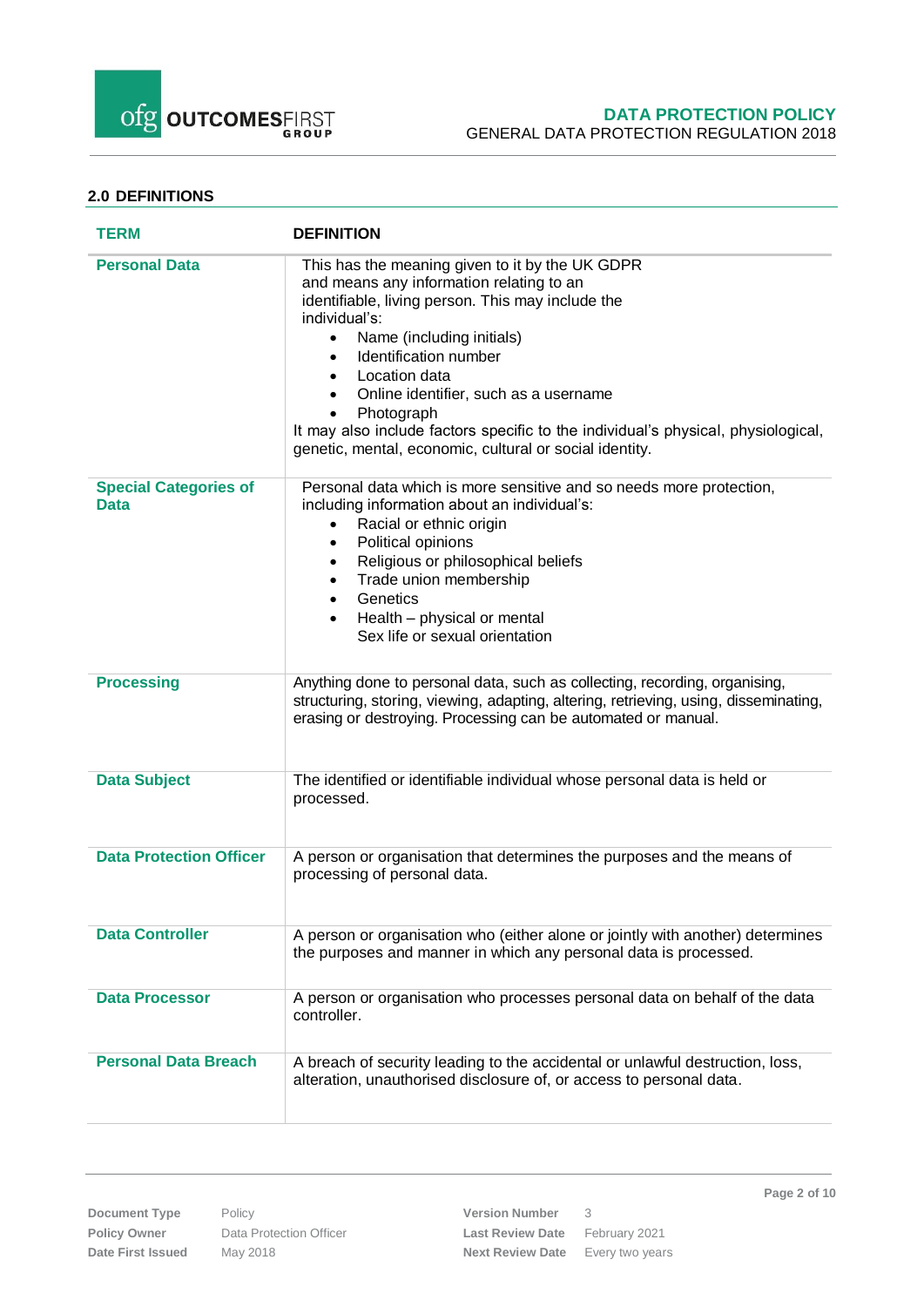

## <span id="page-2-0"></span>**3.0 ROLES AND RESPONSIBILITIES**

Our services are required to manage personal data relating to children, service users, pupils, staff, governors, visitors and other. Therefore, Outcomes First Group acts as a Data Controller in terms of the records we control as well as, in some instances, a Data Processor where the information is controlled by another person/organisation, e.g. paperwork managed by local authorities, healthcare professionals or otheragency, and we process the information on their instructions.

The organisation and its subsidiaries, which process personal data, are registered as a Data Controller with the ICO and will renew this registration annually or as otherwise legally required.

#### **Data Protection Officer (DPO)**

The Data Protection Officer, supported by the Data Protection & Regulatory Compliance Team, is Christopher Duffy [\(data.protection@ofgl.co.uk\)](mailto:data.protection@ofgl.co.uk) who responsible for advising on all elements of this policy, monitoring our compliance with Data Protection Law, and developing related policies and guidelines.

The DPO also provides the Group with advice and guidance on any responses that it needs to make to subject access requests from individuals (data subjects) and acts as the escalation point for individuals whose data each service processes, and for the Information Commissioners Office ('ICO').

Any reportable breach of data protection regulations, which is notifiable under UK GDPR legislation, is reported to the ICO by the Data Protection & Regulatory Compliance Team.

#### **Board of Directors**

The Board of Directors has overall responsibility for ensuring that our services comply with all relevant data protection obligations.

#### **Responsible Individuals / Registered Managers / Headteachers**

All senior managers are responsible for the implementation of this policy locally. They must also ensure that staff are aware of the need to report any breaches without delay *(see Data Breach Procedure)* and respond correctly to data subject access requests *(see Data Subject Access Request Procedure).*

#### **All staff are responsible for:**

- Processing any personal data in accordance with this Policy;
- Informing the service of any changes to their personal data, such as a change of address;
- Contacting the Data Protection & Regulatory Compliance Team in the following circumstances;
	- With any questions about the operation of this Policy, Data Protection Law, retaining personal data or keeping personal data secure.
	- If they have any concerns that this policy is not being followed.
	- If they are unsure whether or not they have a lawful basis to use personal data in a particular way.
	- If they need to rely on or capture consent, draft a privacy notice, deal with data protection rights invoked by an individual, or transfer personal data outside of the United Kingdom.
	- If there has been a data breach.
	- Whenever they are engaging in a new activity that may affect the privacy rights of individuals.
	- If they need help with any contracts or sharing personal data with third parties.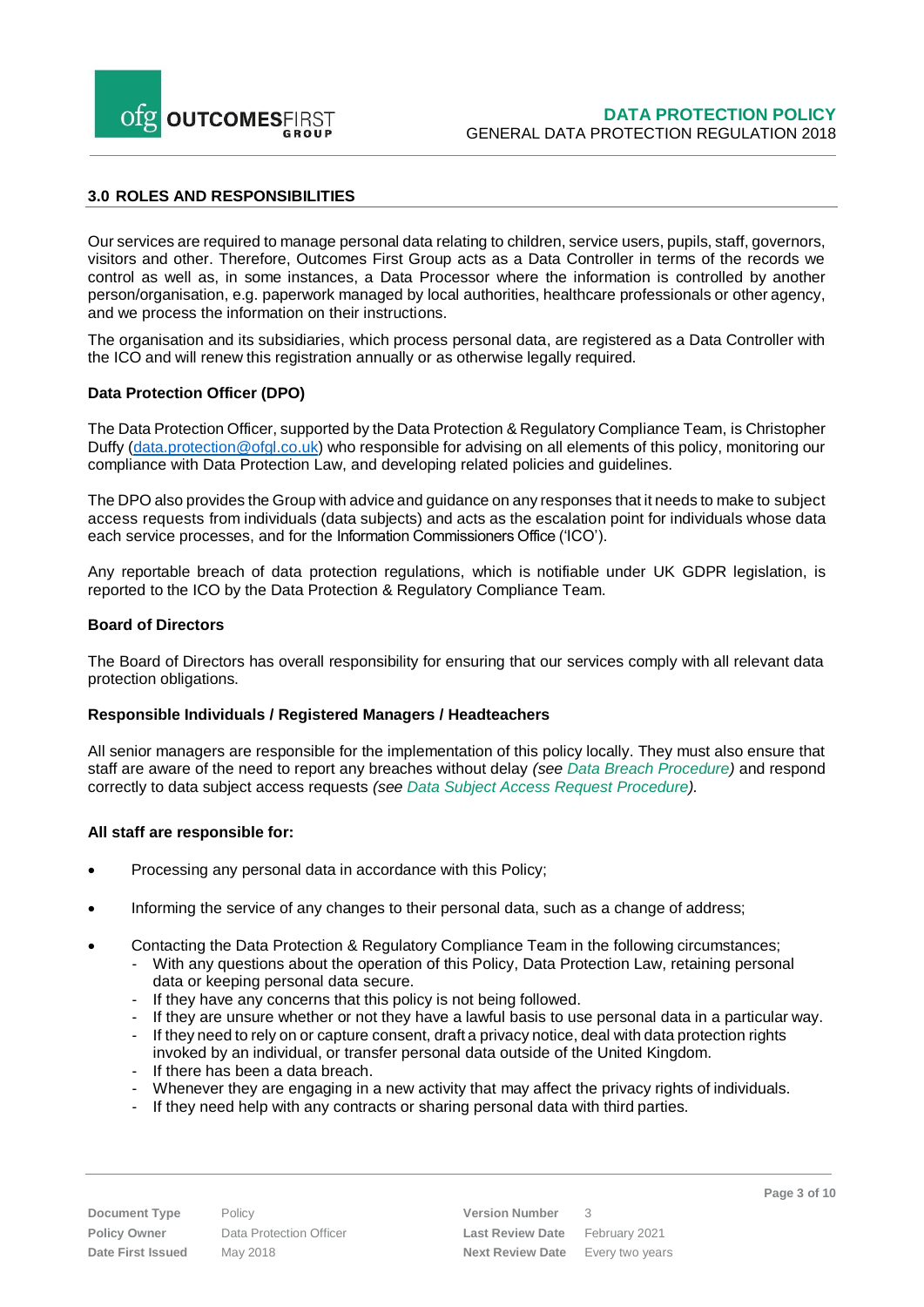## <span id="page-3-0"></span>**4.0 COLLECTING PERSONAL DATA & CONSENT**

#### **Lawfulness, Fairness and Transparency**

We will only process personal data where we have one of 6 'lawful bases' (legal reasons) to do so under Data Protection Law. The 6 lawful bases are as follows:

- **1. Consent:** The individual has given clear consent for us to process their personal data for a specific purpose (or their parent/carer, when appropriate in the case of a child aged 12 years or under).
- **2. Contract:** The processing is necessary for a contract we have with the individual, or because they have asked us to take specific steps before entering into a contract.
- **3. Legal Obligation:** The processing is necessary for us to comply with the Law (not including contractual obligations).
- **4. Vital Interests:** The processing is necessary to protect someone's life.
- **5. Public Task:** The processing is necessary for us to perform a task in the public interest or for our official functions and the task or function has a clear basis in Law.
- **6. Legitimate Interests:** The processing is necessary for our legitimate interests, or the legitimate interests of a third party, unless there is a good reason to protect the individual's personal data which overrides those legitimate interests.

No single basis is 'better' or more important than the others; the basis that is most appropriate to use will depend on the purpose and relationship with the individual.

[Special Category Data](https://ico.org.uk/for-organisations/guide-to-data-protection/guide-to-the-general-data-protection-regulation-gdpr/lawful-basis-for-processing/special-category-data/) is personal information that needs more protection due to its sensitivity. In order to lawfully process Special Categories of Data, we must identify both a lawful basis under Article 6 of the UK GDPR and a separate condition for processing under Article 9. These do not have to be linked. There are 10 conditions for processing special category data in Article 9 of the UK GDPR. Five of these require us to meet additional conditions and safeguards set out in UK law, in Schedule 1 of the DPA 2018.

Where we offer online services to children or service users, such as Makaton or other communication aids, we intend to rely on consent as a basis for processing, unless the individual does not have capacity to consent. In these cases, the service will comply with the legal requirements outlined in the Mental Capacity Act 2005 and any associated Codes of Practice issued under it.

When sharing data we will also have regard to the **ICO's Data Sharing Code of Practice**.

#### **Limitation, Minimisation and Accuracy**

We will only collect personal data for specified, explicit and legitimate reasons. We will explain these reasons to the individuals when we first collect their data. Our Privacy Notice and linked documents are published on our website.

If we want to use personal data for reasons other than those given when we first obtained it, we will inform the individuals concerned before we do so, and seek consent where necessary.

Staff must only process personal data where it is necessary in order to do their jobs. When staff no longer need the personal data they hold, they must ensure it is deleted or anonymised. This will be done in accordance with the statutory regulations with which each service is registered.

**Document Type** Policy **Policy Policy Version Number** 3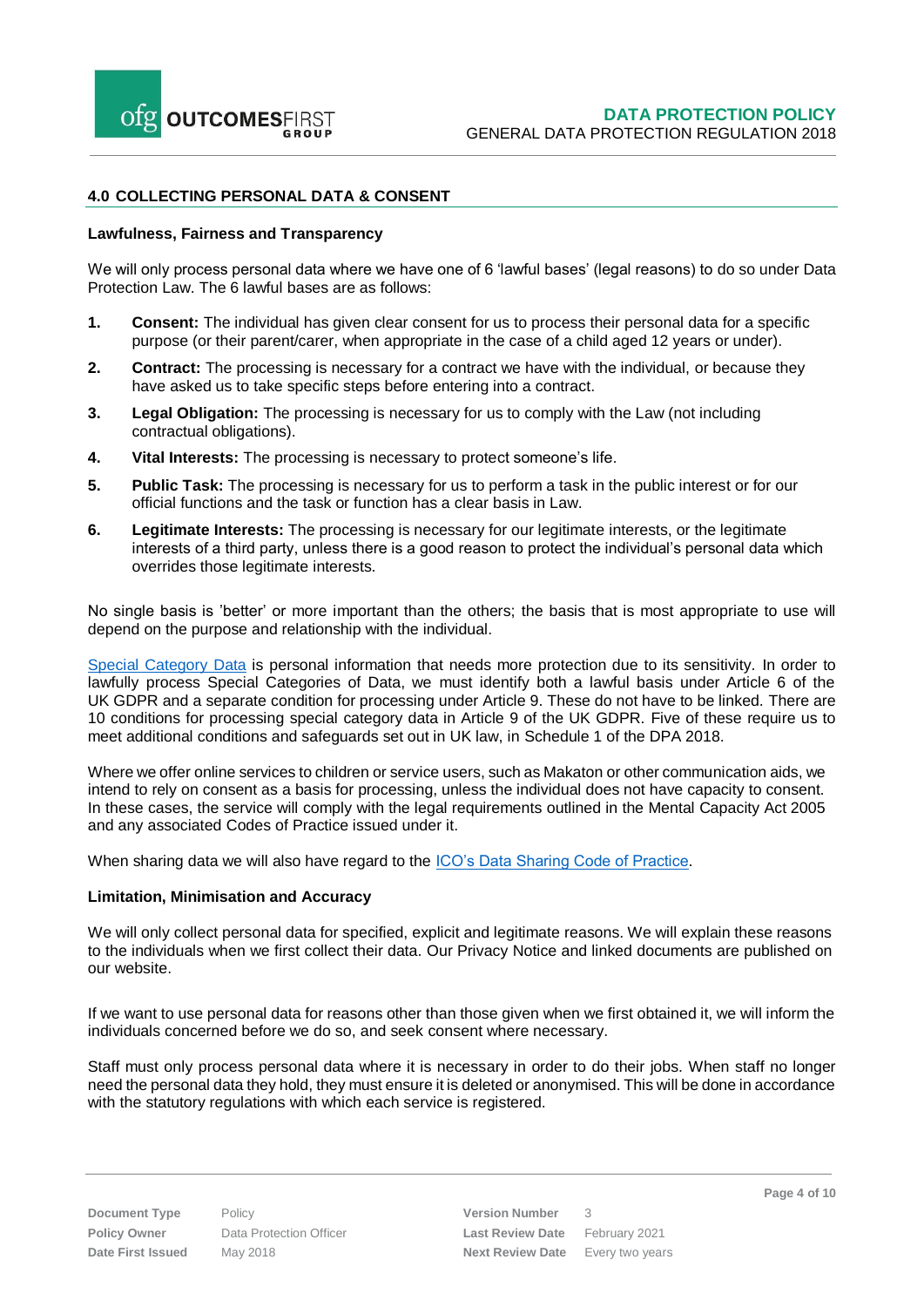

#### <span id="page-4-0"></span>**5.0 DATA PROTECTION BY DESIGN OR DEFAULT**

The principle of 'data protection by design or default' means that we will put measures in place to ensure we have integrated data protection into all of our processing activities, either as part of standard practice or by specifically considering those requirements at every stage of planning. This includes:

- Appointing a suitably qualified DPO, and ensuring they have the necessary resources to fulfil their duties and maintain their expert knowledge;
- Only processing personal data that is necessary for each specific purpose of processing, and always in line with the data protection principles set out in relevant Data Protection Law;
- Completing [Data Protection](https://ico.org.uk/for-organisations/guide-to-data-protection/guide-to-the-general-data-protection-regulation-gdpr/accountability-and-governance/data-protection-impact-assessments/) Impact Assessments (DPIAs) where the services processing of personal data presents a high risk to rights and freedoms of individuals and when introducing new technologies (the DPO will advise on this process);
- Integrating data protection into internal documents including this and related policies and privacy notices;
- Regularly training members of staff on Data Protection Law, this and related policies, and anyother data protection matters, for which attendance records are maintained;
- Regularly conducting reviews and audits to test our privacy measures and make sure we are compliant
- By achieving and maintaining external Cyber accreditations;
- By taking appropriate organisational and technical measures;
- Maintaining records of our processing activities, including:
	- For the benefit of data subjects, making available the name and contact details of our service and DPO and all information we are required to share about how we use and process their personal data (via our published Privacy Notice)
	- For all personal data that we hold, maintaining an internal record of the type of data, data subject, how and why we are using the data, any third-party recipients, how and why we are storing the data, retention periods and how we are keeping the data secure.

## <span id="page-4-1"></span>**6.0 PRIVACY NOTICES (Article 12)**

When personal data is collected from a data subject, the company is transparent in its processing of personal data and provides data subjects with the following information as part of a Privacy Notice, using clear and plain language.

- The purpose(s), including legal basis/justification, for the intended processing of personal data
- Potential recipients of personal data
- Any information regarding the intention to disclose personal data to third parties, the safeguards in place for transferring this data and whether it is transferred outside the United Kingdom
- Any information on technologies used to collect personal data about the data subject;
- Any other information required to demonstrate that the processing is fair and transparent.

The Outcomes First Group Privacy Notice, including statements for specific data subjects groups, can be found on the company website.

#### <span id="page-4-2"></span>**7.0 SHARING PERSONAL DATA**

We will not normally share personal data with anyone else, but may do so where:

- There is an issue with a child/service user, parent/carer that puts the safety of our staff at risk;
- We need to liaise with other agencies (we will seek consent as necessary before doing this);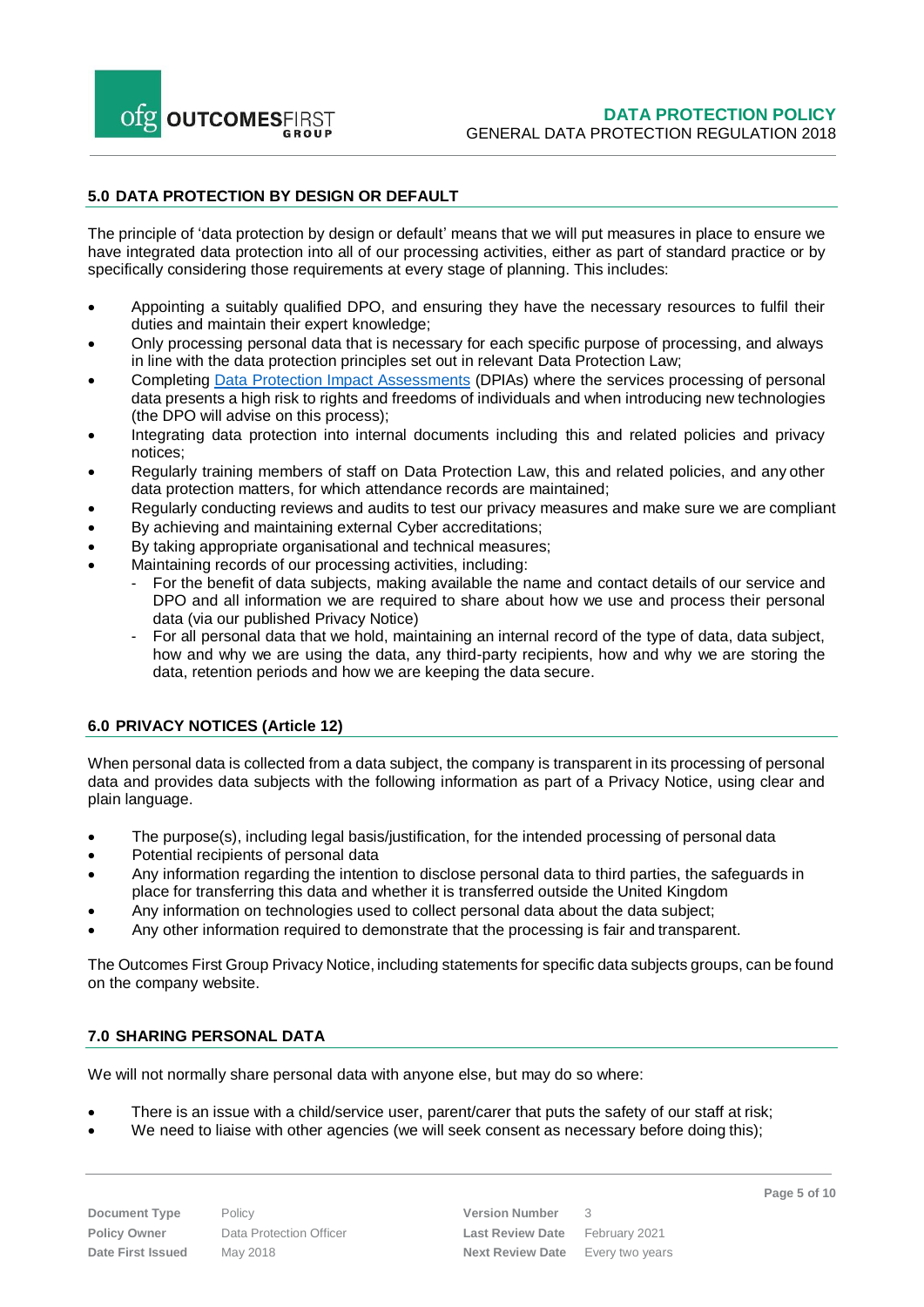

- Our **suppliers or contractors** need data to enable us to provide services to our staff and service users for example, IT companies. When doing this, we will:
	- Only appoint suppliers or contractors which can provide sufficient guarantees that they comply with Data Protection Law
	- Establish a data sharing agreement with the supplier or contractor, either in the contract or as a standalone agreement, to ensure the fair and lawful processing of any personal data we share
	- Only share data that the supplier or contractor needs to carry out their service, and information necessary to keep them safe while working with us

We will also share personal data with **law enforcement and government bodies** where we are legally required to do so, including for:

- The prevention or detection of crime and/or fraud
- The apprehension or prosecution of offenders
- The assessment or collection of tax owed to HMRC
- In connection with legal proceedings
- Where the disclosure is required to satisfy our safeguarding obligations
- Research and statistical purposes, as long as personal data is sufficiently anonymised or consent has been provided
- Where we are registered to provide care services with a statutory body.

We may also share personal data with emergency services and local authorities to help them to respond to an emergency situation that affects any of our children/service users or staff.

As stated above, when sharing personal data, we will have due regard to the ICO's Data Sharing Code of Practice.

## **Transferring Data Overseas**

Under UK Data Protection Law, we will only transfer personal data to a country or territory **outside the** United Kingdom, where:

- the UK government has decided the particular country or international organisation ensures an adequate level of protection of personal data (known as an 'Adequacy Decision');
- there are appropriate safeguards in place, together with enforceable rights and effective legal remedies for data subjects; or
- a specific exception applies under Data Protection Law.

These are explained below.

#### **Adequacy Decisions**

We may transfer personal data to certain countries, on the basis of an **Adequacy Decision**. These include:

- all European Union countries, plus Iceland, Liechtenstein and Norway (collectively known as the 'EEA');
- Gibraltar; and
- Andorra, Argentina, Canada, Faroe Islands, Guernsey, Israel, Isle of Man, Japan, Jersey, New Zealand, Switzerland and Uruguay.

The list of countries that benefit from Adequacy Decisions will change from time to time. We will always seek to rely on an Adequacy Decision, where one exists.

Other countries or international organisations we are likely to transfer personal data to do may not have the benefit of an Adequacy Decision. This does not necessarily mean they provide poor protection for personal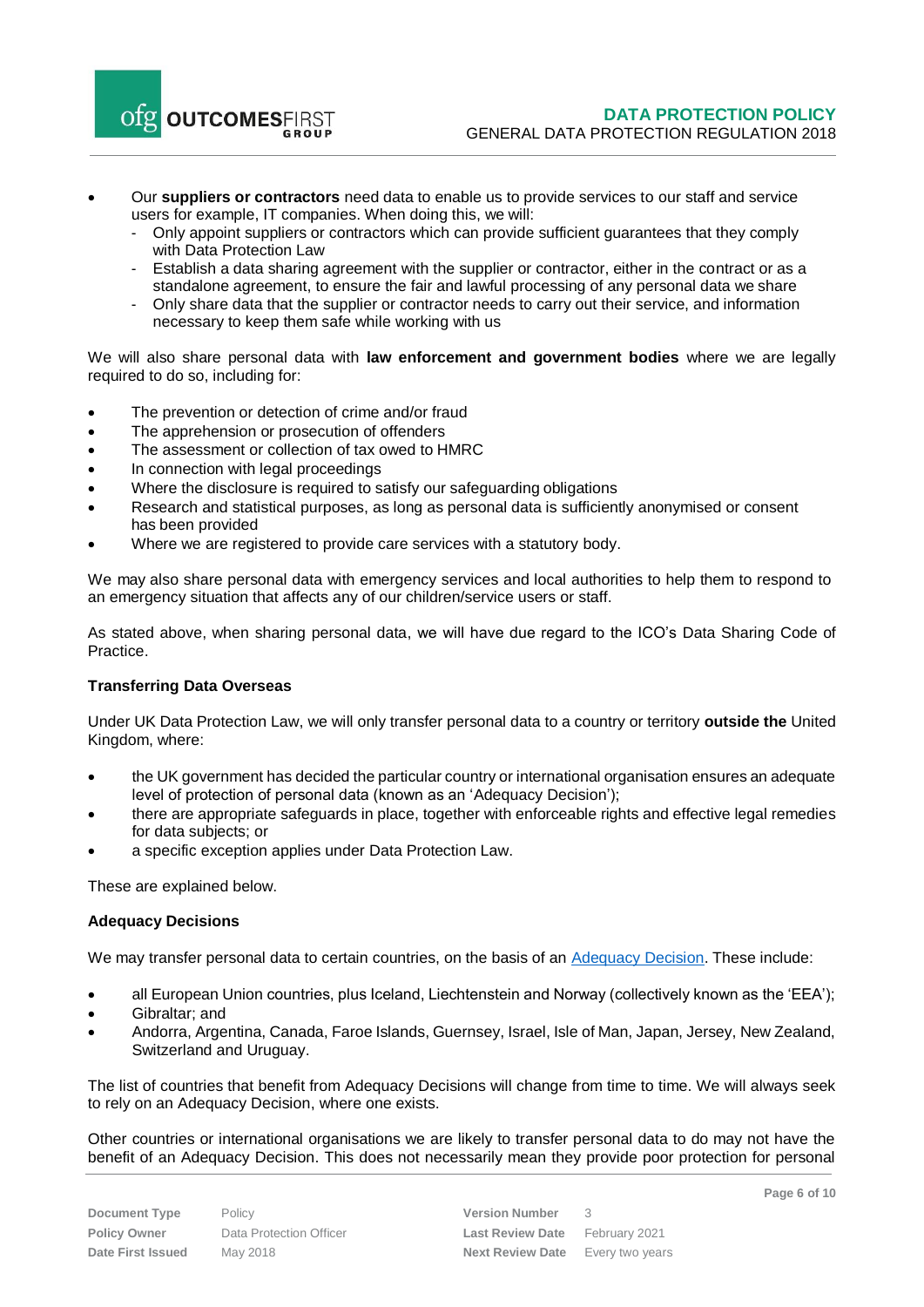

data, but we must look at alternative grounds for transferring the personal data, such as ensuring appropriate safeguards are in place or relying on an exception, as explained below.

#### **Transfers with appropriate safeguards**

Where there is no Adequacy Decision, we may transfer personal data to another country or international organisation if we are satisfied the transfer complies with Data Protection Law, appropriate safeguards are in place, and enforceable rights and effective legal remedies are available for data subjects.

The safeguards will usually include using legally approved standard data protection contract clauses.

To obtain a copy of the standard data protection contract clauses and further information about relevant safeguards, please contact the Data Protection Officer.

#### **Transfers under an exception**

In the absence of an Adequacy Decision or appropriate safeguards, we may transfer personal data to a third country or international organisation where an exception applies under relevant Data Protection Law, e.g:

- you have explicitly consented to the proposed transfer after having been informed of the possible risks;
- the transfer is necessary for the performance of a contract between us or to take pre-contract measures at a data subject's request;
- the transfer is necessary for a contract in data subject interests, between us and another person; or
- the transfer is necessary to establish, exercise or defend legal claims

We may also transfer information for the purpose of our compelling legitimate interests, as long as those interests are not overridden by data subject interests, rights and freedoms. Specific conditions apply to such transfers and we will provide relevant information if and when we seek to transfer personal data on this ground.

## <span id="page-6-0"></span>**8.0 SUBJECT ACCESS REQUESTS**

Individuals have a right to make a 'subject access request' to gain access to their personal information that we process. This includes:

- Confirmation that their personal data is being processed
- Access to a copy of the data
- The purposes of the data processing
- The categories of personal data concerned
- Who the data has been, or will be, shared with
- How long the data will be stored for, or if this isn't possible, the criteria used to determine thisperiod
- The source of the data, if not the individual
- Whether any automated decision-making is being applied to their data, and what the significance and consequences of this might be for the individual

Subject Access Requests should be submitted wherever possible in writing to ensure clarity of the request, either by letter or email, to the Registered Manager or Headteacher of the service or to the Data Protection & Regulatory Compliance Team. They should include:

- Name of individual
- Correspondence address
- Contact number and email address
- Details of the information requested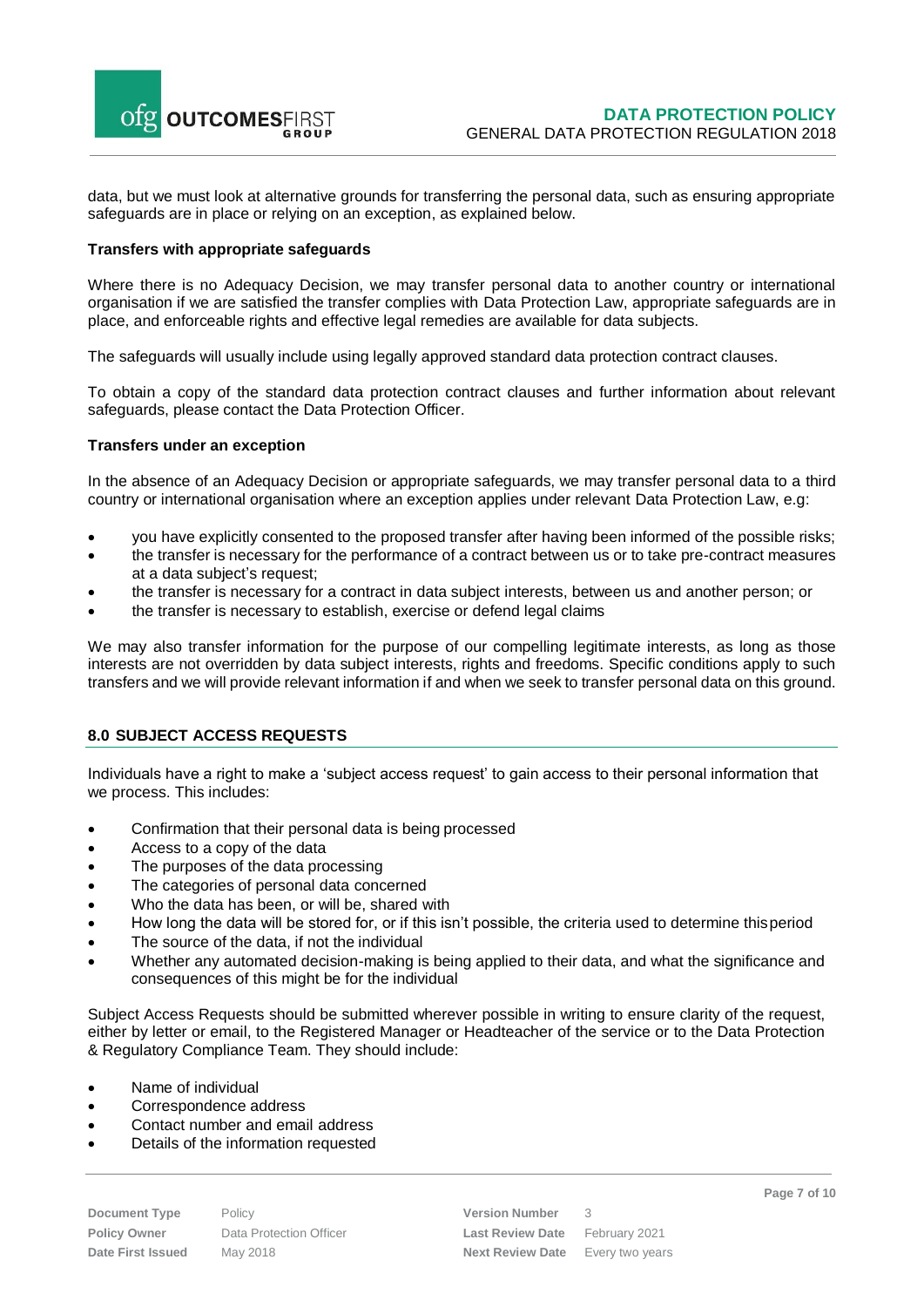

Staff must follow the guidance set out in the *Data Subject Access Request Procedure*, but if they receive a request which is not capable of being processed following this guidance, or which contains any anomalies, they must immediately forward it to the Data Protection & Regulatory Compliance Team – but only in exceptional circumstances.

Subject access requests are subject to exemptions, which may be applied following appropriate assessment of the request, and the data collated.

#### **Other data protection rights of the individual**

In addition to the right to make a subject access request and to receive information outlined in privacy notices, individuals also have the right to:

- Withdraw their consent to processing at any time
- Ask us to rectify, erase or restrict processing of their personal data, or object to the processing of it (in certain circumstances)
- Prevent use of their personal data for direct marketing
- Challenge processing which has been justified on the basis of public interest
- Request a copy of agreements under which their personal data is transferred outside of the United Kingdom
- Object to decisions based solely on automated decision making or profiling (decisions taken with no human involvement, that might negatively affect them)
- Prevent processing that is likely to cause damage or distress
- Be notified of a data breach in certain circumstances
- Make a complaint to the ICO
- Ask for their personal data to be transferred to a third party in a structured, commonly used and machine- readable format (in certain circumstances)

Individuals should submit any request to exercise these rights to the service's Registered Manager or Headteacher who will forward this to the Data Protection & Regulatory Compliance Team. If staff receive such a request, they must immediately forward it to the Data Protection & Regulatory Compliance Team.

## <span id="page-7-0"></span>**9.0 CCTV**

We use CCTV in various locations around some sites to ensure it remains safe. We will adhere to the ICO's [code of practice f](https://ico.org.uk/media/for-organisations/documents/1542/cctv-code-of-practice.pdf)or the use of CCTV as detailed in the *CCTV Policy*.

We do not need to ask individuals' permission to use CCTV, but we make it clear where individuals are being recorded. Security cameras are clearly visible and accompanied by prominent signs explaining that CCTV is in use. Any enquiries about the CCTV system should be directed to the relevant Head of Service or Regional Manager.

## <span id="page-7-1"></span>**10.0 PHOTOGRAPHS AND VIDEOS**

As part of our service provision, we may take photographs and record images of individuals undertaking different activities, but we will not accompany them with any other personal information about the individual to ensure they cannot be identified.

We will obtain written consent from the individual, whether an employee or a person we support, or their parents/carers where applicable, and clearly explain how the photograph will be used.

**Document Type** Policy **Policy Policy Version Number** 3 **Policy Owner** Data Protection Officer **Last Review Date** February 2021 **Date First Issued** May 2018 **Next Review Date** Every two years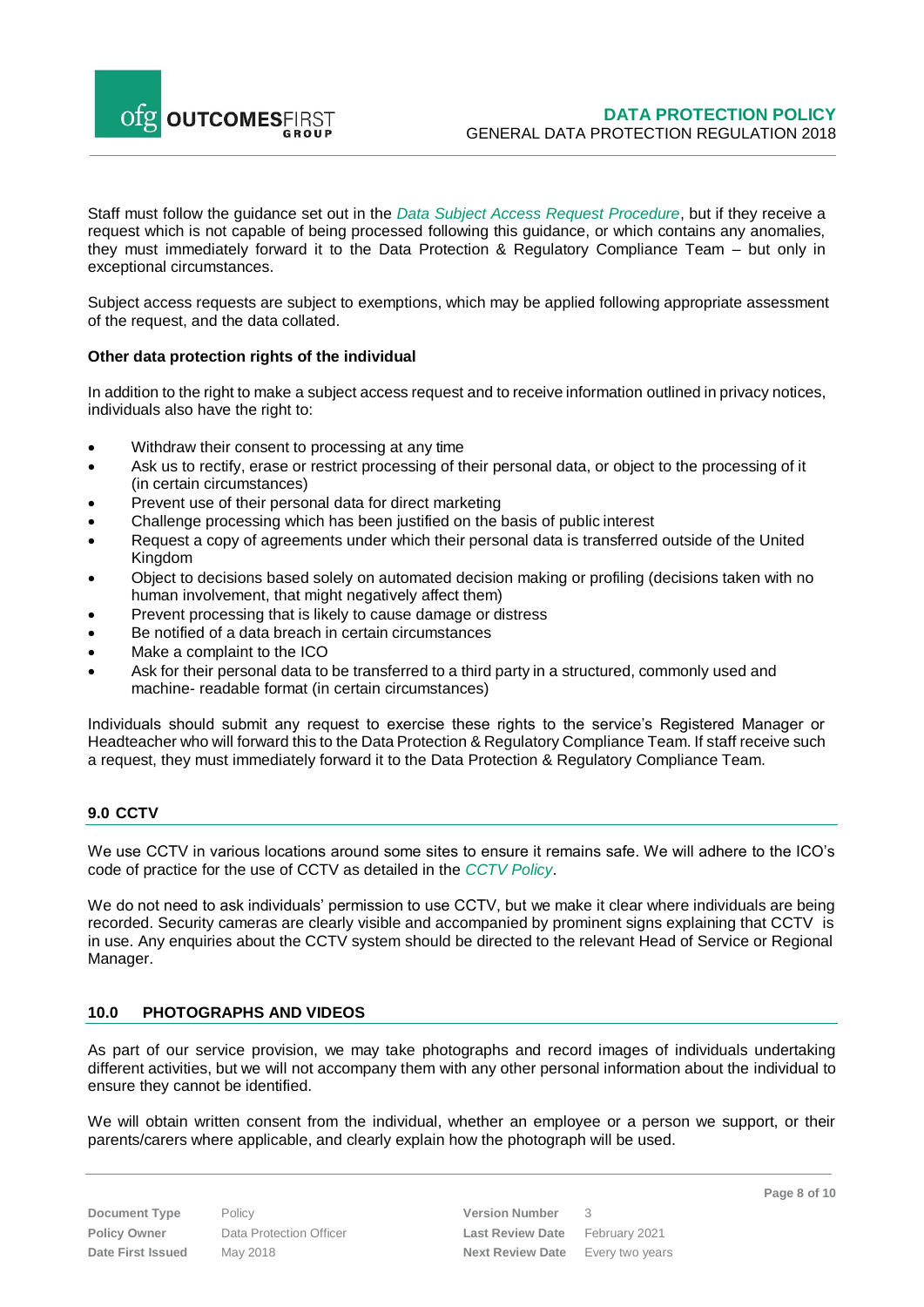

Uses may include:

- Within service notice boards and in company magazines, brochures, newsletters, etc.
- Outside of the service by external agencies such as the promotion, newspapers, campaigns
- Online on our website or social media pages

Consent can be refused or withdrawn at any time. If consent is withdrawn, we will delete the photograph or video and not distribute it further.

# <span id="page-8-0"></span>**11.0 DATA SECURITY AND STORAGE OF RECORDS**

We will protect personal data and keep it safe from unauthorised or unlawful access, alteration, processing or disclosure, and against accidental or unlawful loss, destruction or damage.

- Paper-based records and portable electronic devices, such as laptops and hard drives that contain personal data are kept securely under lock and key when not in use
- Papers containing confidential personal data must not be left on office and classroom desks, on staffroom tables, pinned to notice/display boards, or left anywhere else where there is general access.
- Where personal information needs to be taken off site, staff must sign it in and out from the service, and the information must be transported in a secure manner (encrypted devices or lockable cases). Checks on such activities will form part of regular Data Audits.
- Passwords that are at least 8 characters long containing letters and numbers are used to access service computers, laptops and other electronic devices. Staff are reminded to change their passwords at regular intervals
- Encryption software is used to protect all portable devices and removable media, wherever possible, such as laptops and USB devices.
- Where we need to share personal data with a third party, we carry out due diligence and take reasonable steps to ensure it is stored securely and adequately protected.

## <span id="page-8-1"></span>**12.0 DISPOSAL OF RECORDS**

Personal data thatis nolonger needed will bedisposed of securely in accordance with the *Data Retention & Disposal Policy*. Personal data that is inaccurate or out of date will also be disposed of securely, where we cannot or do not need to rectify or updateit.

For example, we will shred or incinerate paper-based records, and overwrite or delete electronic files. We may also use a third party to safely dispose of records on the Group's behalf. If we do so, we will require the third party to provide sufficient guarantees that it complies with Data Protection Law.

## <span id="page-8-2"></span>**13.0 PERSONAL DATA BREACH**

Each service will make all reasonable endeavours to ensure that there are no personal data breaches by minimising risks through good working practices outlined in this Policy. In the event of a suspected data breach, staff must follow the *Data Breach Procedure*.

Following a review and if advised by the DPO, we will report the data breach to the ICO no later than 72 hours after becoming aware of the breach. Such breaches in a service context may include, but are not limited to:

- Non-anonymised, sensitive data being published online or disclosed to unauthorised individuals;
- Safeguarding information being made available to an unauthorised person;
- The theft of a service laptop containing non-encrypted personal data.